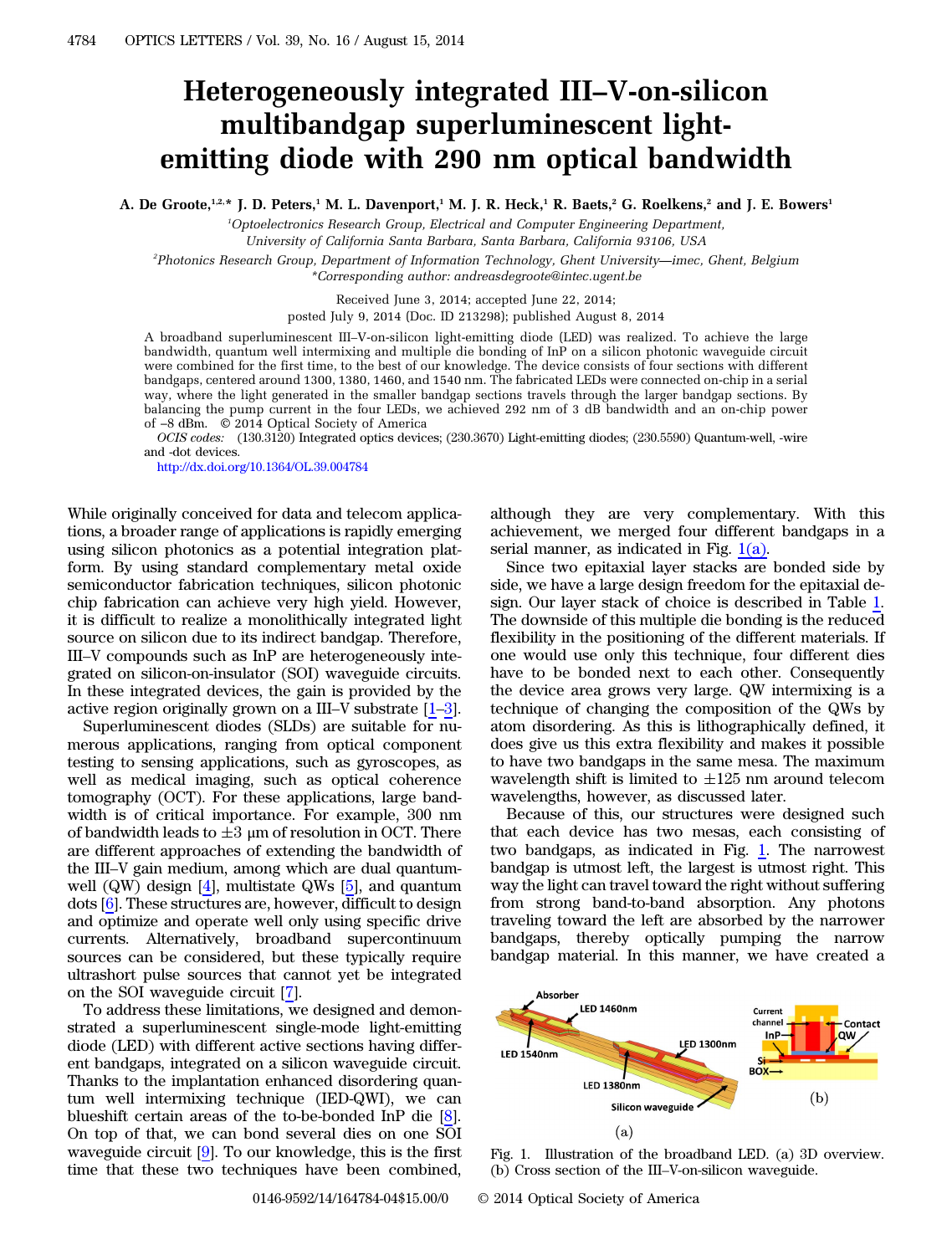<span id="page-1-0"></span>

| No.    | Laver                                                               | Thickness                        | Doping                                  |
|--------|---------------------------------------------------------------------|----------------------------------|-----------------------------------------|
|        | Sacrificial InP buffer                                              | $450$ nm                         |                                         |
|        | $In0.8423GaAs0.3434P$ etch stop                                     | $40 \text{ nm}$                  |                                         |
|        | n-InP bonding layer                                                 | $17.5 \text{ nm}$                | (n) $3 \times 10^{18}$ cm <sup>-3</sup> |
|        | $In0.85GaAs0.327P/InP superlattice$                                 | $(2\times)7.5/7.5$ nm            | (n) $3 \times 10^{18}$ cm <sup>-3</sup> |
| b.     | n-InP contact                                                       | $110 \text{ nm}$                 | (n) $3 \times 10^{18}$ cm <sup>-3</sup> |
| $4a^a$ | $In_{0.741}GaAs_{0.805}P$ well/ $In_{0.9611}GaAs_{0.0025}P$ barrier | $7 \times 4.0 / 8 \times 8.0$ nm |                                         |
| $4b^b$ | $In_{0.735}GaAs_{0.845}P$ well/ $In_{0.735}GaAs_{0.513}P$ barrier   | $7 \times 6.5/8 \times 8.0$ nm   |                                         |
| З      | $p\text{-}In_{0.5305}Al_{0.4055}Ga_{0.064}As$                       | $250$ nm                         | (p) $10^{17}$ cm <sup>-3</sup>          |
|        | $p-InP$                                                             | $1.5 \mu m$                      | (p) $10^{18}$ cm <sup>-3</sup>          |
|        | $p\text{-}In_{0.532}$ GaAs                                          | $100 \text{ nm}$                 | (p) $10^{19}$ cm <sup>-3</sup>          |
|        | p-InP substrate                                                     | $350 \mu m$                      | (p) $2 \times 10^{18}$ cm <sup>-3</sup> |

Table 1. Epitaxial Layer Stacks

a The stack with layers 4a as QWs has a PL peak at 1380 nm.

b The stack with layers 4b has a PL peak at 1540 nm.

one-directional device which only emits on the right side. In the design of an LED, special precautions have to be taken to prevent lasing, which would narrow the spectrum. Here, inherently it is impossible to lase for all bandgaps because the bandgap to the left will always heavily absorb the generated light, so no net roundtrip gain is possible. This is true for all bandgaps except the smallest one. Therefore, we created an extra absorbing section on the left side, by reverse biasing part of the active waveguide.

Fabrication starts with the preparation of two InP samples. First, alignment markers are etched, to be able to do an aligned bonding. To avoid delamination during bonding, they have to be lower than the bonding surface (layer 7 in Table [1](#page-1-0)), so they are etched in two steps (first a wide window in layers 8 and 9, then the actual marker in layers 6 and 7). The to-be-intermixed areas are implanted with phosphor ions into the buffer layer (9). Subsequently, they are propagated into the QWs during a 700°C/725°C thermal anneal. Because phosphor starts to evaporate at 500°C at atmospheric pressure [[10\]](#page-3-8), a cap layer is necessary (a  $\text{SiN/SiO}_2/\text{SiN}$  strain compensated layer). Figure [2](#page-1-1) shows the evolution of the photoluminescence (PL) peak wavelengths (both in absolute terms and relative to each other) as a function of time for the two materials. In Fig.  $2(b)$ , one can clearly see that the maximum shift is 125 nm. At longer anneal duration, the implanted areas cease to intermix, probably because the atom gradient is no longer high enough. The QW becomes shallow and the locations of the eigenstates are hard to shift. The nonimplanted areas, on the other hand, start to shift: the thermal energy is high enough to start atom disordering without the addition of impurities. An alternative explanation would be that the growth defects start to act as the initiator of disordering. After QWI, the buffer layer is etched away, leaving a clean, flat bonding surface (layer 7). The PL spectra of the different materials are shown in Fig. [3](#page-1-2), illustrating a broad wavelength coverage.

In the SOI sample, trenches of 250 nm depth are dry etched in the 500 nm thick silicon device layer to form the waveguide, followed by the etching of vertical outgassing channels, which increase the bonding yield. Plasmaassisted bonding is carried out as described in [[11\]](#page-3-9). Note that, in this work, the SOI and InP dies have to be aligned during bonding. By using a flip chip bonder, the dies are

<span id="page-1-1"></span>

Fig. 2. Evolution of PL peak wavelength as a function of time of the different epitaxial layer stacks. (a) Epitaxial layer stack designed for 1380 nm. Anneal temperature is 700°C. (b) Epitaxial layer stack designed for 1540 nm. Anneal temperature is 725°C.

<span id="page-1-2"></span>

Fig. 3. Normalized PW data of two as-grown bands and shifted bandgaps. The two epitaxial layer stacks are identical except for the QWs. Those of Epi A are designed for 1380 nm, and those of Epi B for 1540 nm.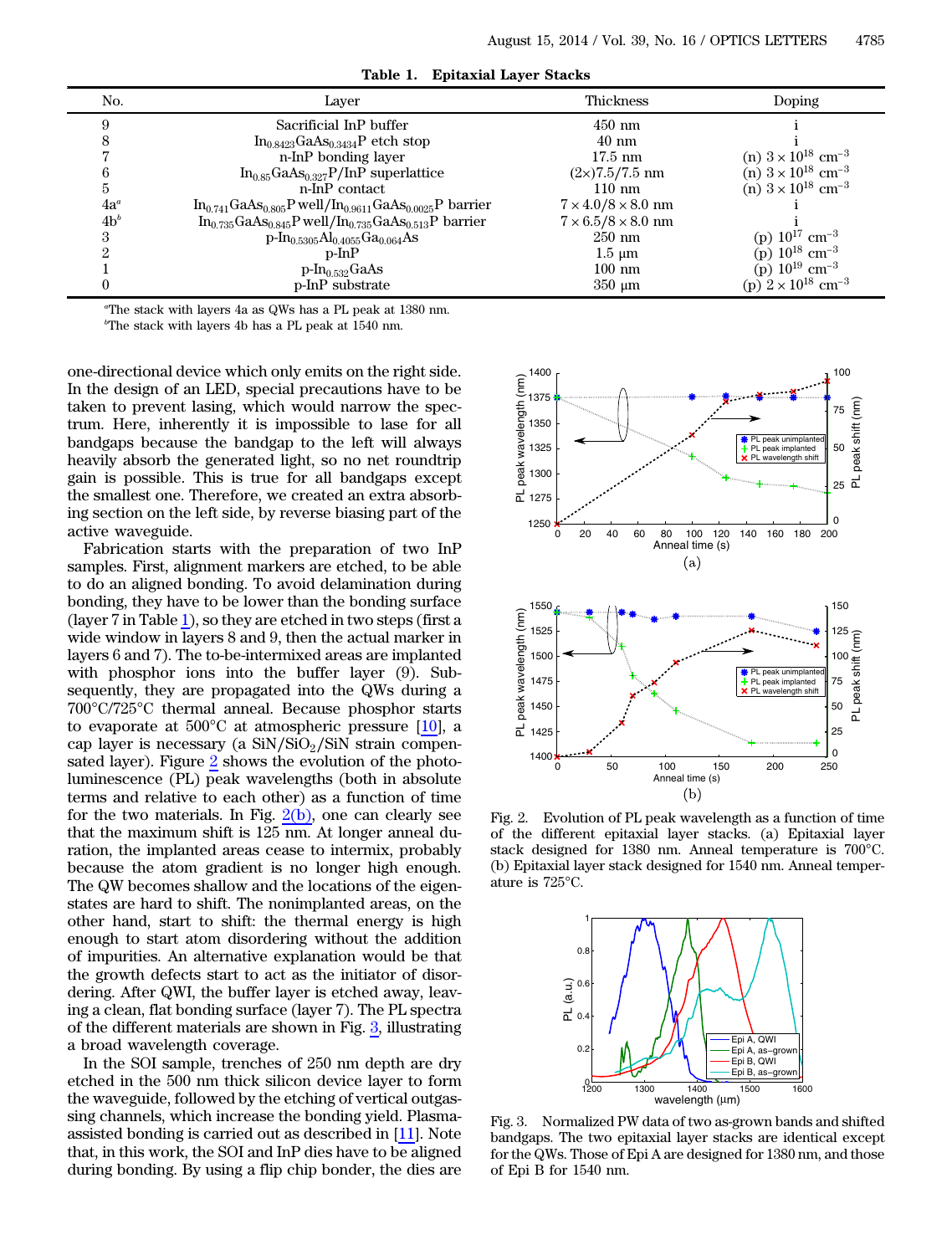placed consecutively, with an alignment error of  $2 \mu m$ . After die attachment, both dies are annealed at the same time, creating the strong covalent bonds. Because the post-bond process contains a few dry etches that might damage the silicon waveguides in between the dies,  $1 \mu m$ thick  $SiO<sub>2</sub>$  was deposited by low-temperature plasma enhanced chemical vapor deposition. This forms a thick barrier both for the damage of dry etches as well as for preventing wet etchants to enter the waveguide trenches. After this, the InP substrates of both dies are removed, with a combination of mechanical polishing and wet etching. Because of the mechanical removal, the deposited oxide is milled away, opening the InP dies in a self-aligned manner.

The post-bond process starts with mesa definition. Reactive ion etching was used to etch down into the QW layer, and then a selective wet etch stopped on the n-InP layer. Pd/Ti/Pd/Au and Pd/Ge/Pd/Au were deposited as contact metals for the p and n contacts, respectively. The contact resistivity of these contacts was measured with the transmission line method to be  $3 \times 10^{-5} \Omega \text{ cm}^2$  for the p contact, and  $4 \times 10^{-7} \Omega \text{ cm}^2$ for the n contact. The mesa was 24 μm wide, so proton implantation was necessary to form a 4 μm wide current channel. Finally, the different sections are isolated from each other, by etching the p contact layer (InGaAs) and part of the p-InP. This rendered an electrical isolation of more than 50 kΩ. Note that both bonded dies are processed at the same time [[12\]](#page-3-10).

The tapers used to efficiently couple light from the Si/III–V hybrid structure to the passive silicon waveguide are 20 μm long and are two-staged, with a narrow p-InP layer and a gradual taper in the QWs. From [\[13](#page-3-11)], we know that the losses from the III–V mode to the silicon waveguide mode are of the order of 2.7 dB. Because the tapers are intermixed to transparency, the losses will be lower here compared to [[13\]](#page-3-11).

The length of each bandgap section is 1 mm. In this, there is a trade-off between bandwidth and efficiency, or equivalently between spontaneous and amplified spontaneous emission. In a short device, the spontaneous emission will be dominant. The total output power is then dominated by the coupling factor  $\beta$  (typical value of  $10^{-3}$  [\[14\]](#page-3-12)), which relates the power coupled to the mode to the total emitted power of spontaneous emission. In a long device, stimulated emission or gain will be of greater importance for the power, and increase the efficiency. This comes at the cost of a reduced bandwidth and longer coherence length.

Figure [4](#page-2-0) shows the CW performance of the fabricated device at 20°C. Each section can be controlled separately, with the different p contacts being isolated by more than 50 kΩ. From the individual test structures on the chip, we know the output power of each section separately is very similar. Hence, from Fig.  $4(a)$  we conclude that there is considerable loss in the system. The longest wavelengths have to travel farthest through the structures, and their power is lowest.

The different currents are chosen such that we have a broad, flat-top spectrum, as shown in Fig. [4\(b\).](#page-2-0) The pump currents were 70, 50, 300, and 140 mA for the sections at 1300, 1380, 1460, and 1540 nm, respectively. A the directive cartesian conservation that we have<br>a broad, flat-top spectrum, as shown in Fig.  $\frac{4(b)}{2}$ .<br>The pump currents were 70, 50, 300, and 140 mA for the<br>sections at 1300, 1380, 1460, and 1540 nm, respectively. A

<span id="page-2-0"></span>

Fig. 4. On-chip spectra of the depicted device. (a) Different sections pumped separately. We used dashed, dashed–dotted, solid, and dotted lines for the sections at 1300, 1380, 1460, and 1540 nm, respectively. (b) Balanced pumping to optimize the 3 dB bandwidth. The pumping currents were 70, 50, 300, and 140 mA for the sections at 1300, 1380, 1460, and 1540 nm, respectively.

bandwidth of 292 nm. The O, E, and S bands and part of the C band were covered, ranging from 1258 to 1550 nm.

It can be concluded that the loss, which was observed in Fig.  $4(a)$ , is mainly due to residual absorption in the QWs the light has to travel through. When all sections are pumped, the difference in power is nearly gone.

From the dotted line in Fig.  $4(a)$ , one may conclude that section emits at 1580 nm rather than 1540 nm. This is contradicted by our measurement of the backside emission of the absorbing section (when forward biasing it), which does show a maximum at 1540 nm (not shown here). Also here the residual absorption is to blame. Since this absorption is below-bandgap absorption, it is highly dependent on the wavelength. The shorter wavelengths are much more absorbed than the longer ones. Light is generated with a maximum around 1540 nm, but the shorter wavelengths are absorbed. Since we measure the product of both emission and absorption the measured maximum is 1580 nm rather than 1540 nm. A similar behavior is seen in Fig.  $4(b)$ , where the maximum at 1500 nm is highly dependent on the pumping conditions of both sections. Instead of absorption, there is below-bandgap gain. This highly asymmetric gain profile amplifies the shorter wavelengths much more than the